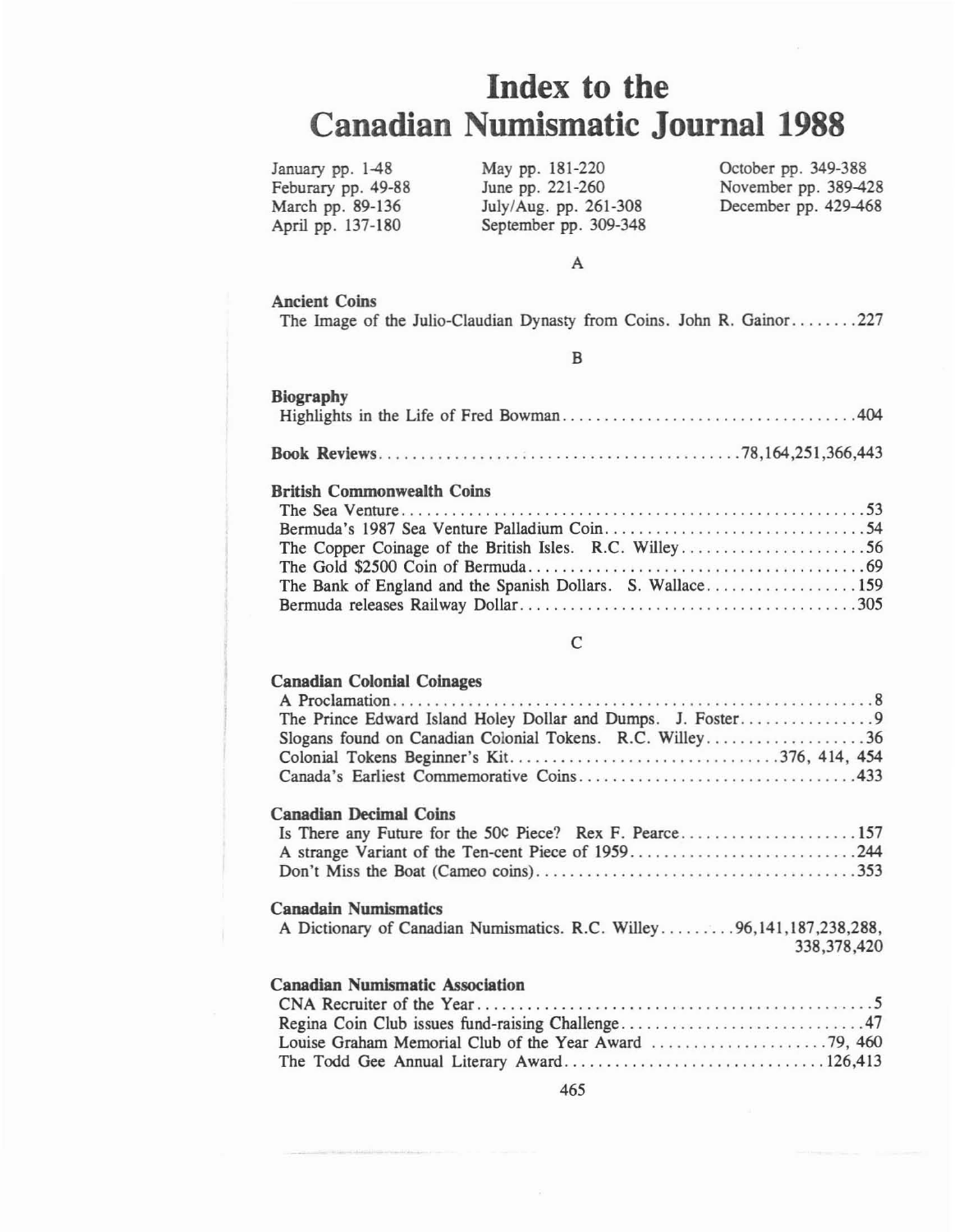| Annual Financial Report, Numismatic Educational Services Association427<br>The 1988 Club Delegates' Breakfast Meeting. A.V. Munro428                      |
|-----------------------------------------------------------------------------------------------------------------------------------------------------------|
| <b>Canadian Numismatic Association Convention</b><br>Coin Photography Seminar planned for CNA Convention255<br>Convention Pictures. Terry O'Prien360, 400 |
| Coin Week Canada<br>How Collectors and Clubs Publicise our Hobby. J.H. Remick134                                                                          |
| <b>Countermarked Coins</b><br>Canadian Merchant Countermarks. Gregory C. Brunk265                                                                         |
| D                                                                                                                                                         |
| Dairy Tokens                                                                                                                                              |
| E<br><b>Editorial</b>                                                                                                                                     |
|                                                                                                                                                           |
| <b>Errors</b><br>Mule Seizure: Good or Bad for the Hobby? John Regitko315<br>"Deliberate" and "Random" Errors. D.M. Cudahy316                             |
| <b>Executive Secretary</b>                                                                                                                                |
|                                                                                                                                                           |
| F                                                                                                                                                         |
| <b>Ferguson Foundation</b><br>The Furguson Foundation Fund-raising Campaign249                                                                            |

Regina Coin Club donates to the Ferguson Foundation.........................301 466

..J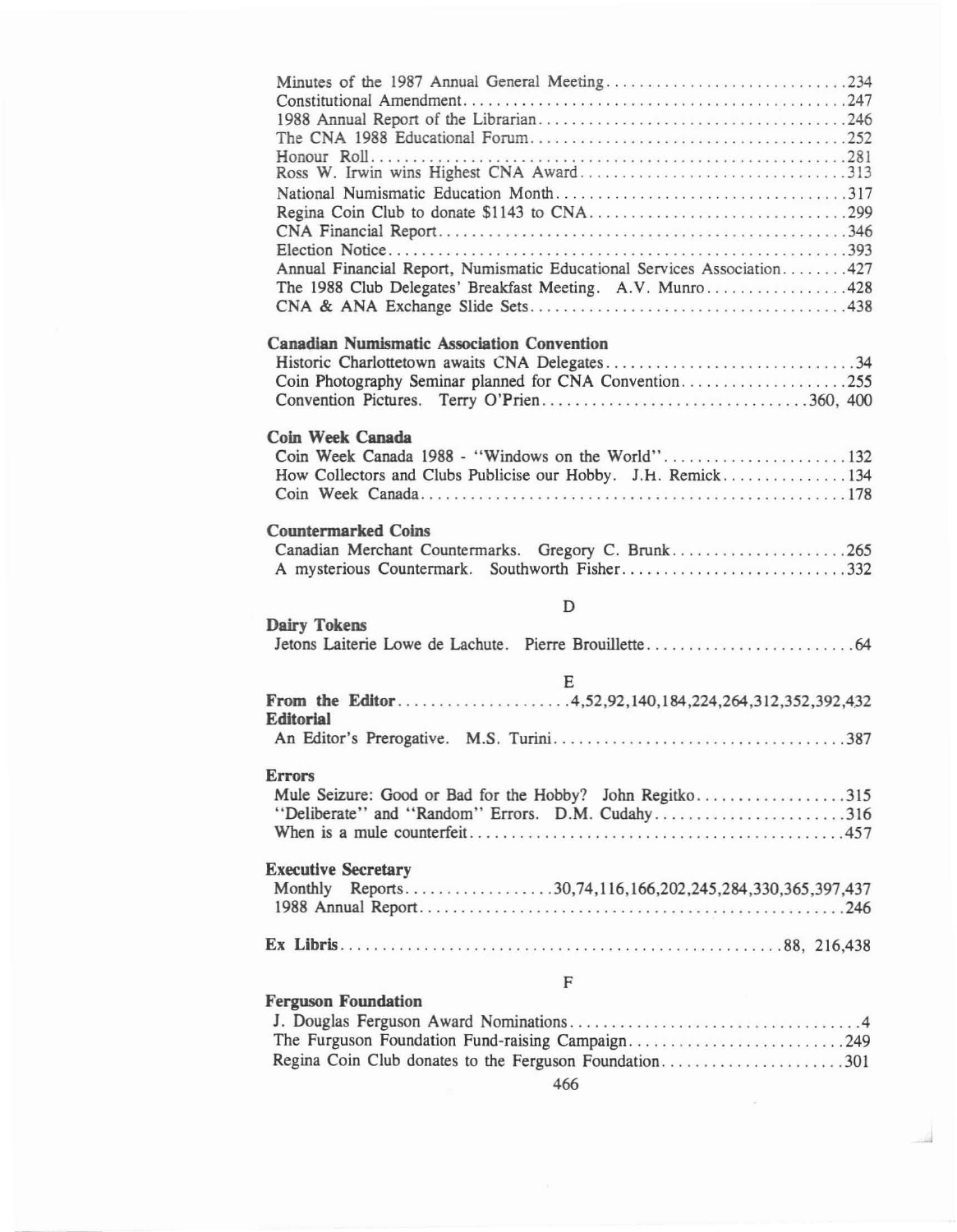| G                                                                                                                                                                                                                                                                                                                                                                                                                                                                                                                                                                                                                                                                                                                                                                                                                                                                                                                                        |
|------------------------------------------------------------------------------------------------------------------------------------------------------------------------------------------------------------------------------------------------------------------------------------------------------------------------------------------------------------------------------------------------------------------------------------------------------------------------------------------------------------------------------------------------------------------------------------------------------------------------------------------------------------------------------------------------------------------------------------------------------------------------------------------------------------------------------------------------------------------------------------------------------------------------------------------|
| German Coins<br>Three Munich Olympic Double Die Varieties. Istvan Henrik14                                                                                                                                                                                                                                                                                                                                                                                                                                                                                                                                                                                                                                                                                                                                                                                                                                                               |
| H<br>Historical Lists #17-23. Ron Herneshen76,125,213,302,324,398,461                                                                                                                                                                                                                                                                                                                                                                                                                                                                                                                                                                                                                                                                                                                                                                                                                                                                    |
| $\mathbf I$                                                                                                                                                                                                                                                                                                                                                                                                                                                                                                                                                                                                                                                                                                                                                                                                                                                                                                                              |
| <b>Investments and Price Movements</b><br>Recent Price Movements of Candian Oddities,                                                                                                                                                                                                                                                                                                                                                                                                                                                                                                                                                                                                                                                                                                                                                                                                                                                    |
| M                                                                                                                                                                                                                                                                                                                                                                                                                                                                                                                                                                                                                                                                                                                                                                                                                                                                                                                                        |
| <b>Medalists</b><br>Aaron Rosenthal and Sons Ottawa 1892-1913. N. Brownlee358                                                                                                                                                                                                                                                                                                                                                                                                                                                                                                                                                                                                                                                                                                                                                                                                                                                            |
| <b>Medals</b><br>Alberta Flag on 1988 Canada Day Medal. J.H. Remick114<br>A Reproduction of a Biblical Coin on a Medal. J.H. Remick155<br>CNA Convention Medal Reports 1985, 1986, 1987197<br>Reverse Designs of the medals of the ONA. R.N. Voaden199<br>A Medal for the 125th Anniversary of the Societe d'Archeologie<br>Medals in memory of Todd A. Gee. Mr. & Mrs. A.J. Gee282<br>A new Souvenir Medal of the Quebec National Assembly300<br>Space Shuttle to appear on U.S. Mint Commemorative Issue326<br>Official Medals of the XVth Olympic Winter Games. E. Salterio367<br>Calgary Olympic Numismatics: Some lesser known Medals. Dale Speirs369<br>A Promotional Medal for 1989 CNA Convention. J.H. Remick385<br>Liberty Bell and Great Seal on 1988 Independence Day Medal. J.H. Remick. . 386<br>The Snowy Owl, Quebec's Provincial Bird. J.H. Remick416<br>Personalised Medals for the 1988 Holiday Season J.H. Remick418 |
| <b>Miscellaneous</b><br>Making Money: An Artist or a Conterfeiter? E. Banning169<br>Numismatic Lapel Pins- Les Epinglettes Numismatiques Yvon Marquis318                                                                                                                                                                                                                                                                                                                                                                                                                                                                                                                                                                                                                                                                                                                                                                                 |

## Numismatics

|--|--|--|--|--|--|

N

Playing the Money Game in 1936 448

467